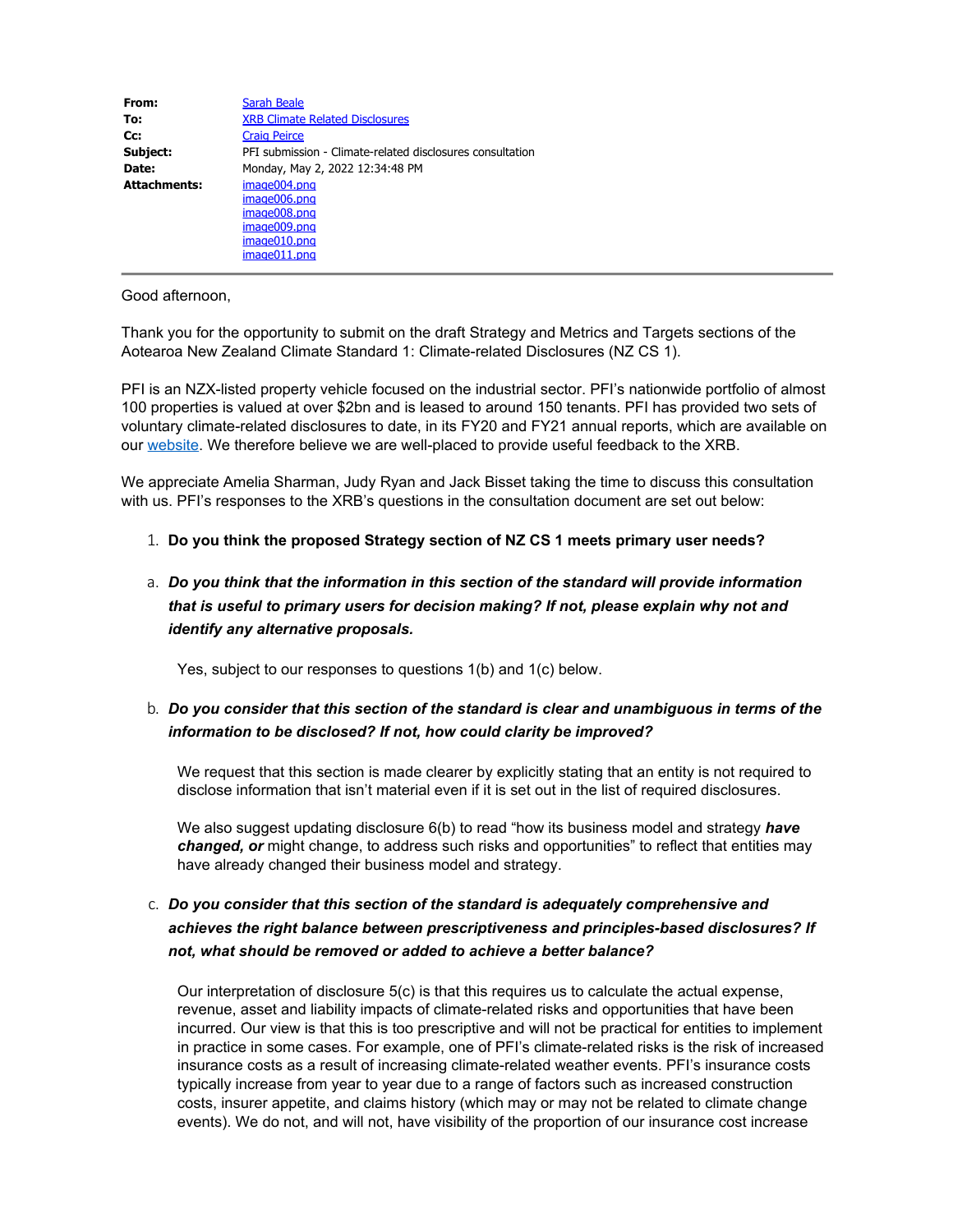that is related to climate change. Therefore while we may know that this risk has been realised in a given year, and it may be material, we are not able to calculate the actual financial impact. Similarly, disclosure 6(c) will be even more difficult to estimate, and it is unlikely that a meaningful, quantitative value can be ascribed. While there are first-time adoption provisions allowing for qualitative responses in the first year, the standard implies that quantitative information will be required over time. In some cases (like the example above), this information may never be available to us so we are concerned with having a quantitative requirement in the standard. We submit that the standard should allow for a description of the impact rather than a quantitative value, where quantitative information is not available.

Secondly, our view is that the level of detail in disclosure 7(a)(iii) is too prescriptive. Depending on the reporting entity, only some of this information may be relevant and useful for users. We submit that the inclusion of policy assumptions, macroeconomic trends, energy pathways, carbon sequestration and technology assumptions should be moved to the guidance rather than included in the standard.

### 2. **Do you agree that a standalone disclosure describing the entity's business model and strategy is necessary? Why or why not?**

A description of the business model and strategy is useful context for the strategy disclosures, however we think it would be appropriate to allow entities to simply reference other material (for example, a section of the entity's annual report or their website), rather than repeating the information in their climate-related disclosures.

# 3. **Do you agree that we should not prescribe which global mean temperature increase scenario(s) should be used to explore higher physical risk scenarios (such as 2.7°C and/or 3.3°C or by using Representative Concentration Pathways (RCP) such as RCP4.5 or 6), but rather leave this more open by requiring a 'greater than 2°C scenario'? Why or why not?**

We agree that this should be left open for businesses to choose for themselves. We have engaged a third party to complete some modelling to support PFI's climate-related disclosures. When we were considering who to use for this service, we spoke to a range of businesses that provide climate change modelling services, and each of these modellers used different RCPs. If the XRB is more prescriptive as to which RCP must be used, we believe it will narrow the services available to entities to support them in undertaking modelling (if they wish to use these services).

# 4. **We do not require transition plans to be tied to any particular target such as net zero and/or 1.5°C, but that entities will be free to disclose this if they have done so. Do you agree? Why or why not?**

We agree with this approach. The purpose of the standards is to provide users with information for decision making, and not to tie entities to a particular transition pathway.

### 5. **Do you have any views on the defined terms as they are currently proposed?**

No.

#### 6. **The XRB has identified adoption provisions for some of the specific disclosures in NZ CS 1:**

#### a. *Do you agree with the proposed first-time adoption provisions? Why or why not?*

Yes, subject to our response to 1(c).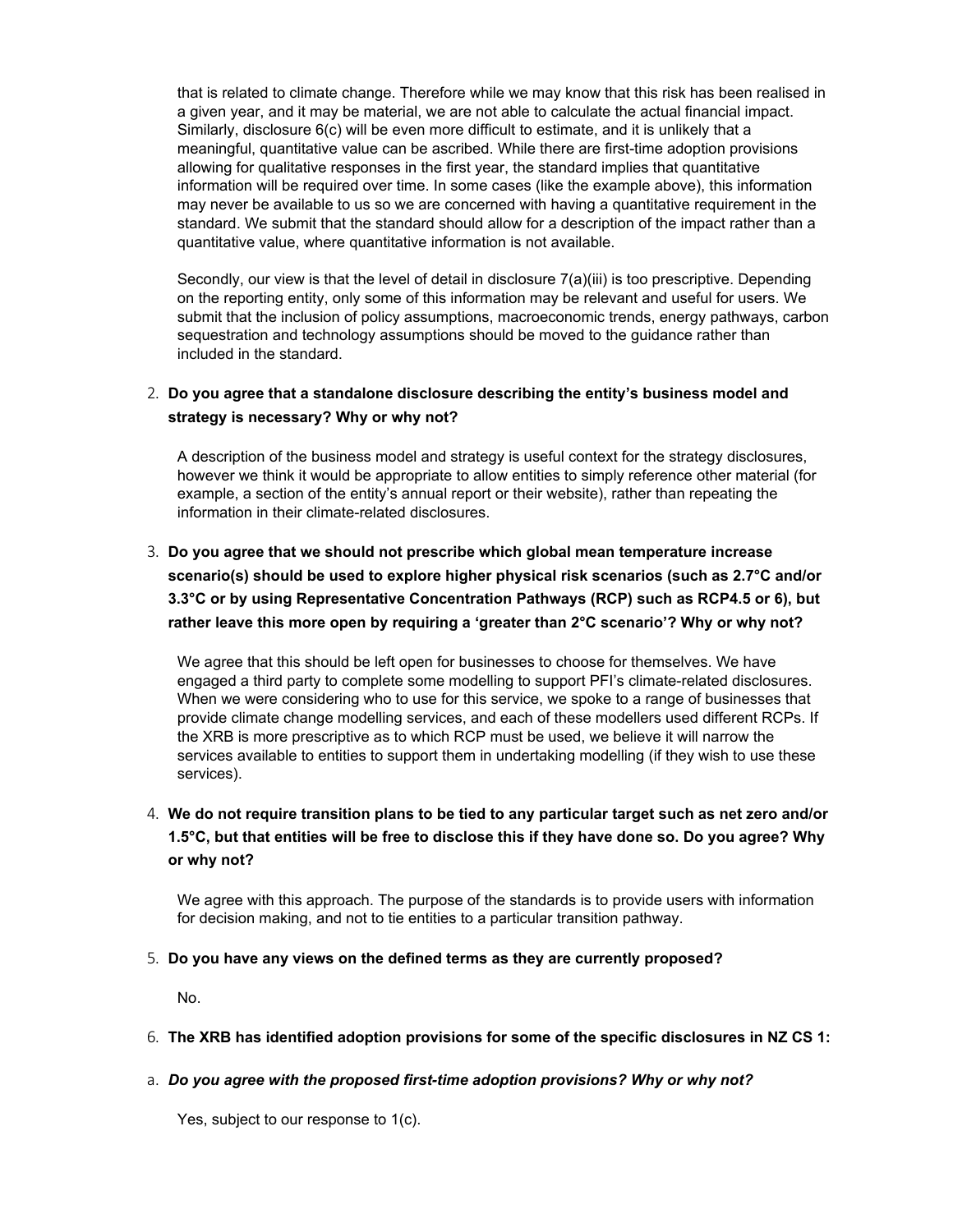## b. *In your view, is first-time adoption relief needed for any of the other disclosure requirements? Please specify the disclosure and provide a reason.*

Not from our perspective. However, we believe that those organisations that have not yet produced a TCFD report would be best placed to answer this question.

c. *If you are requesting further first-time adoption relief, what information would you be able to provide in the interim?*

N/A

- 7. **Do you think the proposed Metrics and Targets section of NZ CS 1 meets primary user needs?**
- a. *Do you think that the information in this section of the standard will provide information that is useful to primary users for decision making? If not, please explain why not and identify any alternative proposals.*

Yes.

## b. *Do you consider that this section of the standard is clear and unambiguous in terms of the information to be disclosed? If not, how could clarity be improved?*

We submit that this section should be made clearer by explicitly stating the following (which we understand from our discussion to be the intention):

- an entity is not required to disclose information that isn't material even if it is set out in the list of required disclosures;
- an entity can meet the requirements of the standard by stating that they do not measure a particular metric category;
- an entity is free to define what specific metric(s) they will measure and disclose in line with the categories set out in 4(a)-(h); and
- a target is not required in relation to each of the metrics.
- c. *Do you consider that this section of the standard is adequately comprehensive and achieves the right balance between prescriptiveness and principles-based disclosures? If not, what should be removed or added to achieve a better balance?*

Yes, subject to our other responses.

8. **We have not specified industry-specific metrics. The guidance will direct preparers where to look for industry-specific metrics. Do you believe this is reasonable or do you believe we should include a list of required metrics by industry? If so, do you believe we should use the TCFD recommendations or follow the TRWG prototype?**

We believe it is reasonable to direct preparers where to look for industry-specific metrics. Entities should be able to select the metrics (if any) that are relevant for their business as not all industryspecific metrics will be relevant for all entities in that industry.

9. **We will require disclosure of scope 3 value chain emissions as part of this standard. Are there areas (particularly in your scope 3 value chain) where there are impediments to**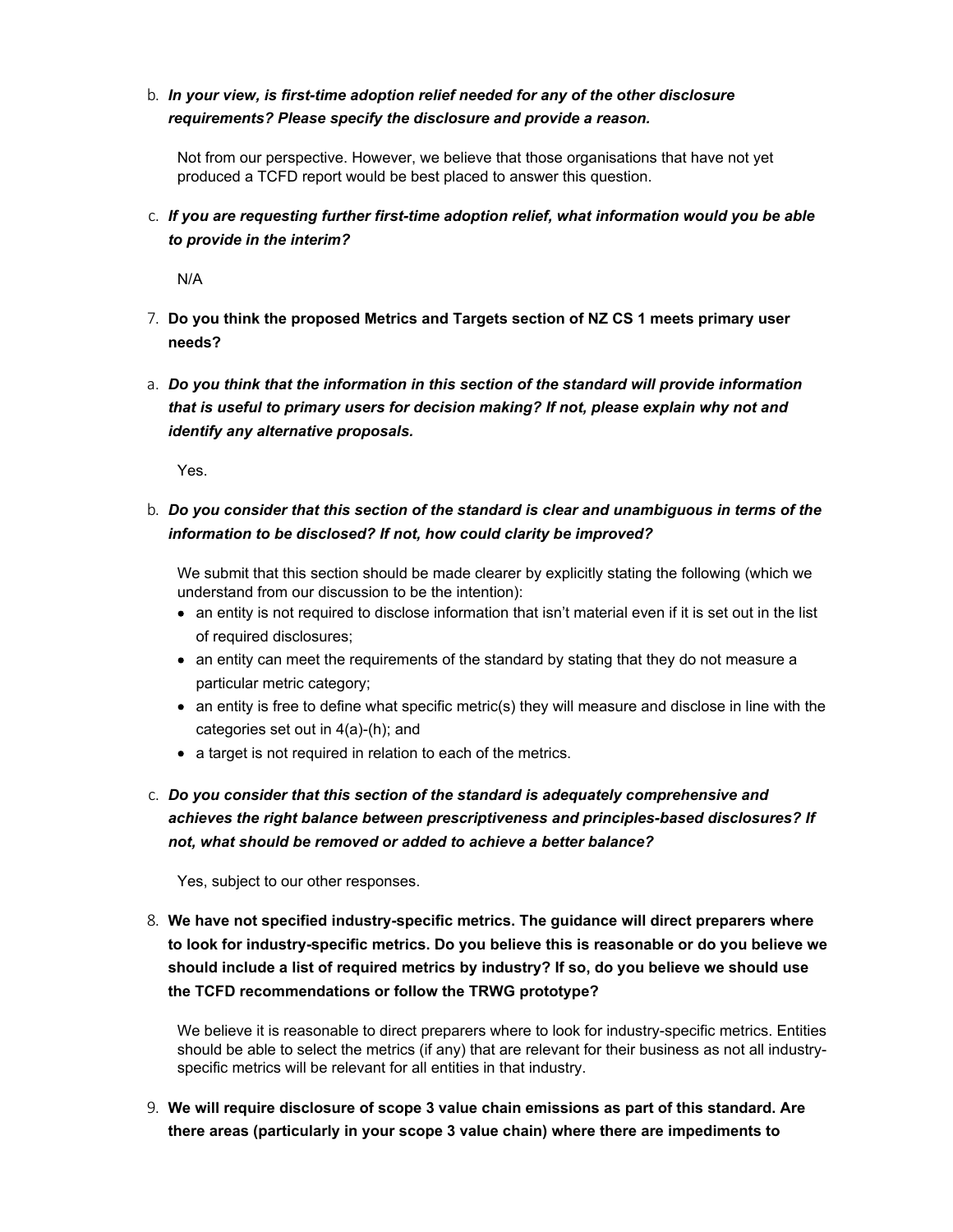### **measuring at present? If so, what are these areas and when do you think it might be possible to measure these areas?**

We do not currently have an impediment to measuring our Scope 3 emissions, however we understand that this may be an issue for other businesses. We note that measurement of Scope 3 emissions may also present a challenge for entities that change their operations (and associated Scope 3 impacts) within a reporting period as it can take time to collect the required data, particularly the first time that it is obtained.

10. **Paragraphs 8, 9 and 10 contain specific requirements relating to the disclosure of GHG emissions to facilitate the conduct of assurance engagements in line with the requirement of section 461ZH of the Financial Markets Conduct Act. Do you have any observations or concerns about these proposed requirements?**

Our view is that disclosure  $8(e)$  can be covered in the GHG emissions report (which will be readily accessible to users) rather than as a separate disclosure.

#### 11. **Do you have any views on the defined terms as they are currently proposed?**

No.

12. **The XRB has proposed not providing first-time adoption provisions for the Metrics and Targets section of NZ CS 1. Do you agree? Why or why not?**

It will take time for entities to develop systems to measure and track their metrics and targets. In our view, it would be reasonable to provide first-time adoption provisions for metrics and targets.

## 13. **The XRB proposes that the minimum level of assurance for GHG emissions be set at limited assurance. Do you agree?**

Yes.

14. **The XRB has proposed a definition of material (Information is material if omitting, misstating, or obscuring it could reasonably be expected to influence decisions that primary users make on the basis of their assessments of an entity's enterprise value across all time horizons, including the long term). Do you agree with this definition? Why or why not?**

Yes, this is a pragmatic approach.

### 15. **Do you have any other comments on the proposed materiality section?**

No.

If you have any questions regarding this submission, please feel free to contact me.

Kind regards,

**Sarah Beale** Head of Sustainability and 027 380 6400

**Shed 24, 147 Quay Street Auckland 1010**